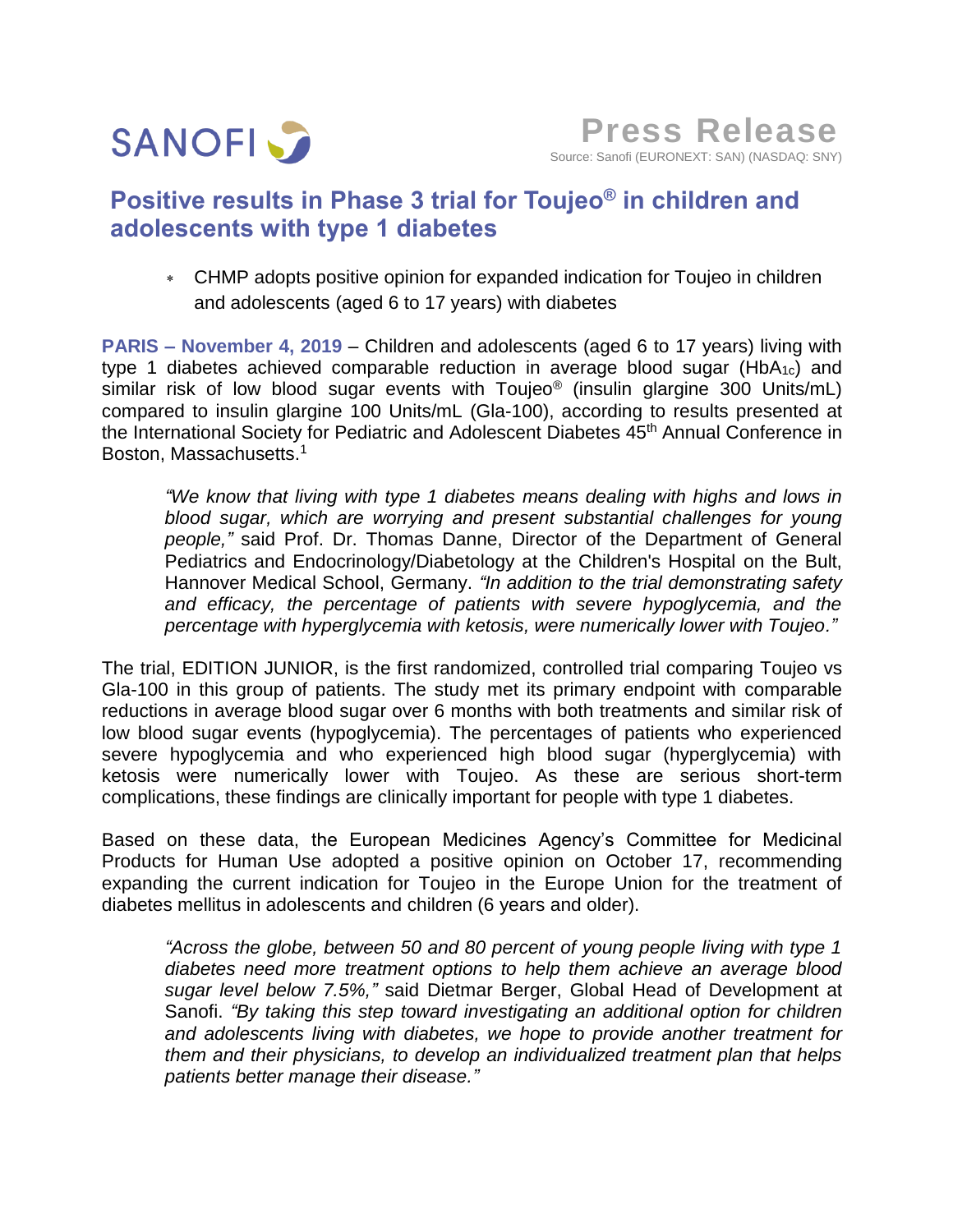The European Commission will make a final decision on this additional indication in the coming months.

## **About the study**

The EDITION JUNIOR study<sup>1</sup> compared Toujeo to Gla-100 in 463 children and adolescents (aged 6 to 17 years) treated for type 1 diabetes for at least one year and with HbA1c between 7.5% and 11.0% at screening. Participants continued to use their existing mealtime insulin.

The study met its primary endpoint, confirming non-inferior reduction of  $HbA_{1c}$  with Toujeo vs Gla-100 after 26 weeks (mean reduction 0.4% vs 0.4%; difference: 0.004%, 95% CI -0.17 to 0.18; upper bound was below the pre-specified non-inferiority margin of 0.3%).

Over the same period, a comparable number of patients experienced one or more anytime (24h) documented low blood sugar (hypoglycemia) events. Numerically fewer patients using Toujeo experienced severe hypoglycemia, or experienced one or more episodes of high blood sugar (hyperglycemia) with ketosis compared, with those using Gla-100.

The number of adverse events was comparable between the two treatment groups (65.2% vs 65.8% of patients reported any treatment-emergent adverse event). No unexpected safety concerns were reported, based on the established profiles of both products.

|                                                                                      | Toujeo<br>$(n=233)$               | Gla-100<br>$(n=228)$ |
|--------------------------------------------------------------------------------------|-----------------------------------|----------------------|
| One or more event of severe and/or<br>documented (≤ 70 mg/dL) hypoglycemia<br>(24 h) | 226 (97%)                         | 223 (97.8%)          |
|                                                                                      | RR: 0.99<br>95% CI: 0.96 to 1.02  |                      |
| One or more event of severe and/or<br>documented (< 54 mg/dL) hypoglycemia<br>(24 h) | 187 (80.3%)                       | 191 (83.8%)          |
|                                                                                      | RR: 0.96<br>95% CI: 0.88 to 1.04  |                      |
| One or more episode of severe<br>hypoglycemia (24 h)                                 | 14 (6.0%)                         | 20 (8.8%)            |
|                                                                                      | RR: 0.68<br>95% CI (0.35 to 1.30) |                      |
| One or more event of hyperglycemia with<br>ketosis (ketones ≥1.5 mmol/L)             | 19 (8.2%)                         | 26 (11.4%)           |

The study design includes a further 6-month safety follow-up period, which will be reported separately.

## **References**

1. Danne T et al., "Insulin Glargine 300 U/mL (Gla-300) provides effective glycemic control in youths with type 1 diabetes (T1D): the EDITION JUNIOR study", Poster presentation P240, ISPAD 45th